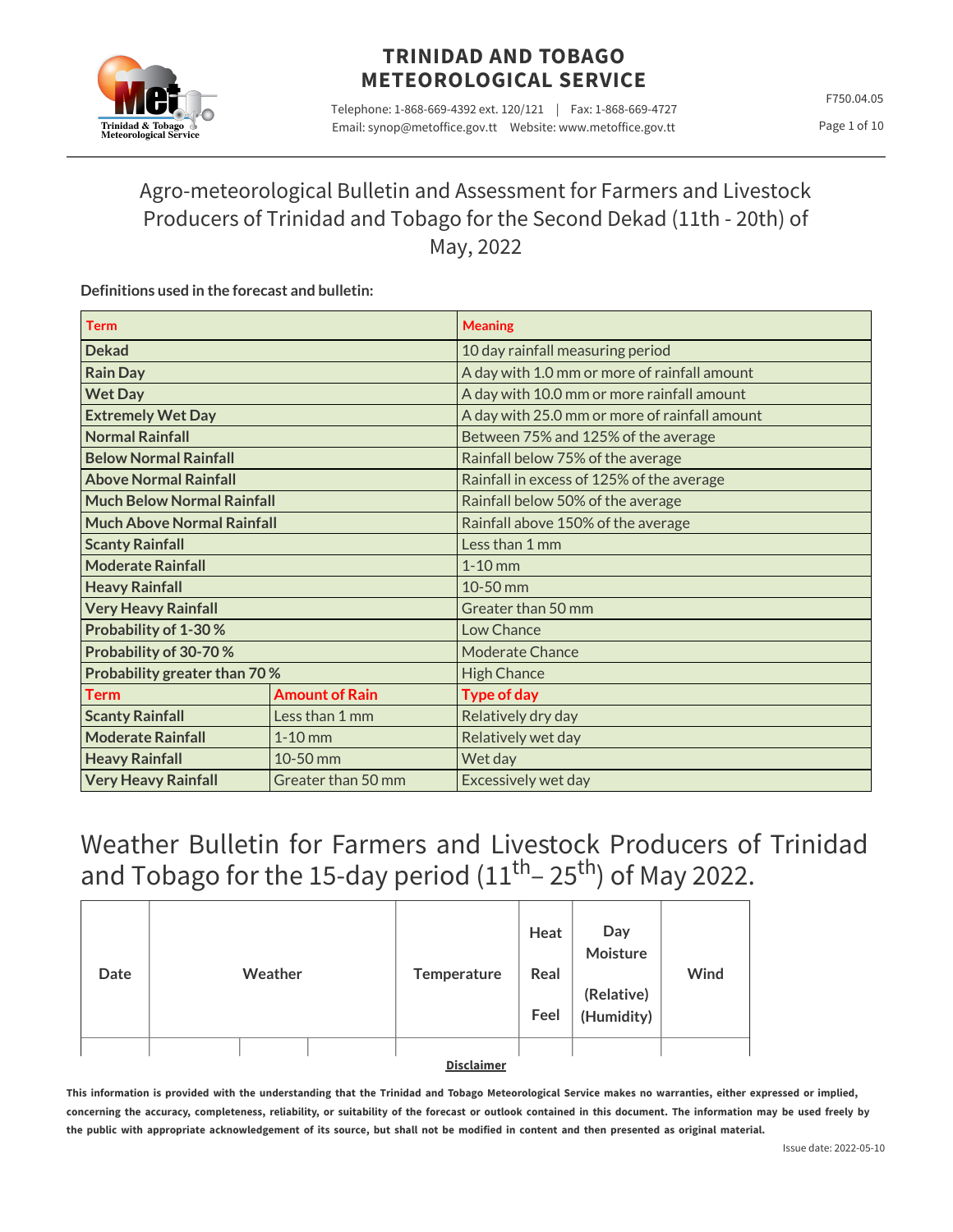

Telephone: 1-868-669-4392 ext. 120/121 | Fax: 1-868-669-4727 Email: synop@metoffice.gov.tt Website: www.metoffice.gov.tt

F750.04.05

Page 2 of 10

|                  |                                            |                                      |                                                            | Warm                                    |                                           |        | $\alpha$             |
|------------------|--------------------------------------------|--------------------------------------|------------------------------------------------------------|-----------------------------------------|-------------------------------------------|--------|----------------------|
| 11 <sup>th</sup> | 10% chance<br>of a shower                  | Less than<br>rainfall is<br>possible | Patchy<br>1.0 mm of cloudy skies<br>with a light<br>shower | Max/Min<br>Temperatures °C<br>32.5/22.6 | Feels<br>like<br>$33 -$<br>$38^{\circ}$ C | 40-60% | Moderate<br>easterly |
|                  |                                            |                                      |                                                            |                                         |                                           |        | 25 km/h              |
|                  |                                            |                                      |                                                            |                                         |                                           |        | Gust                 |
|                  |                                            |                                      |                                                            |                                         |                                           |        | 35 km/h              |
|                  |                                            |                                      |                                                            | Warm                                    |                                           |        | $\alpha$             |
| 12 <sup>th</sup> |                                            | Less than<br>$1.0$ mm of             | Patchy<br>cloudy skies                                     |                                         | Feels                                     |        | Moderate<br>easterly |
|                  | 10% chance<br>of a shower                  | rainfall is                          | with a light<br>shower                                     |                                         | like<br>$34 -$<br>$37^{\circ}$ C          | 51-59% | 25 km/h              |
|                  |                                            | possible                             |                                                            | Max/Min<br>Temperatures °C              |                                           |        | Gust                 |
|                  |                                            |                                      |                                                            | 32.5/22.6                               |                                           |        | 35 km/h              |
|                  |                                            |                                      |                                                            | Warm                                    |                                           |        | $\alpha$             |
|                  | 20% chance<br>of a shower                  | Less than<br>rainfall is<br>possible | Patchy<br>1.0 mm of cloudy skies<br>with a light<br>shower | Max/Min<br>Temperatures °C<br>32.0/23.0 | Feels<br>like<br>$35 -$<br>$38^{\circ}$ C | 53-64% | Moderate<br>easterly |
| 13 <sup>th</sup> |                                            |                                      |                                                            |                                         |                                           |        | $20$ km/h            |
|                  |                                            |                                      |                                                            |                                         |                                           |        | Gust                 |
|                  |                                            |                                      |                                                            |                                         |                                           |        | 35 km/h              |
|                  |                                            |                                      |                                                            | Warm                                    |                                           |        | $\alpha$             |
| 14 <sup>th</sup> | 30% chance<br>of a shower $ $ possible $ $ | Less than<br>rainfall is             | Patchy<br>1.0 mm of cloudy skies<br>with a light<br>shower | Max/Min<br>Temperatures °C              | Feels<br>like<br>$35 -$                   | 54-57% | Moderate<br>easterly |
|                  |                                            |                                      |                                                            |                                         |                                           |        | 20 km/h              |
|                  |                                            |                                      |                                                            |                                         |                                           |        | Gust                 |
|                  |                                            |                                      |                                                            | 32.0/23.0                               | $37^{\circ}$ C                            |        | 30 km/h              |
|                  |                                            |                                      |                                                            | Warm                                    |                                           |        | $\alpha$             |
|                  |                                            | 1.0 to 8.0                           |                                                            |                                         |                                           |        | Moderate             |
| 15 <sup>th</sup> | 65% chance                                 | mm of                                | Partly cloudy<br>with few                                  |                                         | Feels                                     |        | easterly             |
|                  |                                            | rainfall is                          | showers                                                    | <b>Disclaimer</b>                       | like                                      |        | 20 km/h              |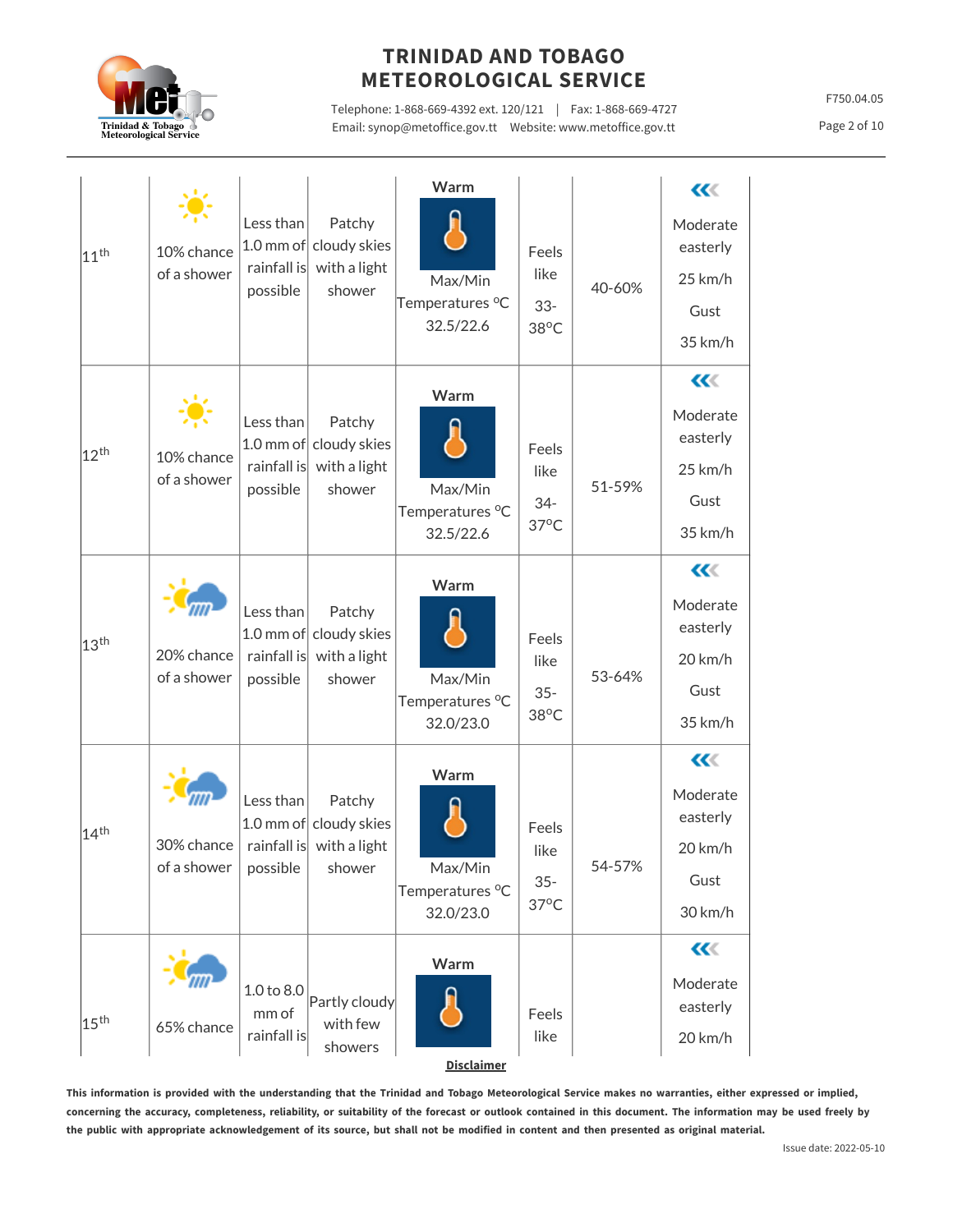

Telephone: 1-868-669-4392 ext. 120/121 | Fax: 1-868-669-4727 Email: synop@metoffice.gov.tt Website: www.metoffice.gov.tt

F750.04.05

Page 3 of 10

|                  | of showers                           | possible                                       |                                                            | Max/Min<br>Temperatures °C<br>32.0/23.0                                               | $36 -$<br>39°C                            | 57-65% | Gust<br>30 km/h                                                                  |
|------------------|--------------------------------------|------------------------------------------------|------------------------------------------------------------|---------------------------------------------------------------------------------------|-------------------------------------------|--------|----------------------------------------------------------------------------------|
| 16 <sup>th</sup> | 70% chance of rainfall<br>of showers | 10.0 to<br>15.0 mm<br>is possible              | Cloudy with<br>showers                                     | Warm<br>Max/Min<br>Temperatures °C<br>31.0/23.5                                       | Feels<br>like<br>$33 -$<br>$38^{\circ}$ C | 74-77% | ዮ<br>Moderate<br>south-<br>easterly<br>$20$ km/h<br>Gust<br>30 km/h              |
| 17 <sup>th</sup> | 65% chance<br>of showers             | 1.0 to 8.0<br>mm of<br>possible                | Partly cloudy<br>rainfall is with showers                  | Warm<br>Max/Min<br>Temperatures °C<br>31.5/24.0                                       | Feels<br>like<br>$34 -$<br>38°C           | 56-69% | $\tau_{\rm e}$<br>Moderate<br>south-<br>easterly<br>$20$ km/h<br>Gust<br>30 km/h |
| 18 <sup>th</sup> | 60% chance<br>of showers             | 1.0 to 2.0<br>mm of<br>rainfall is<br>possible | Partly cloudy<br>with one or<br>two showers                | Warm<br>Max/Min<br>Temperatures °C<br>31.5/24.0                                       | Feels<br>like<br>$34-$<br>38°C            | 57-70% | $\ll$<br>Moderate<br>easterly<br>20 km/h<br>Gust<br>30 km/h                      |
| 19 <sup>th</sup> | 20% chance<br>of a shower            | Less than<br>rainfall is<br>possible           | Patchy<br>1.0 mm of cloudy skies<br>with a light<br>shower | Very warm<br>Max/Min<br>Temperatures <sup>o</sup> C<br>33.0/24.0<br><b>Disclaimer</b> | Feels<br>like<br>$35 -$<br>39°C           | 47-59% | $\alpha$<br>Moderate<br>easterly<br>25 km/h<br>Gust<br>35 km/h                   |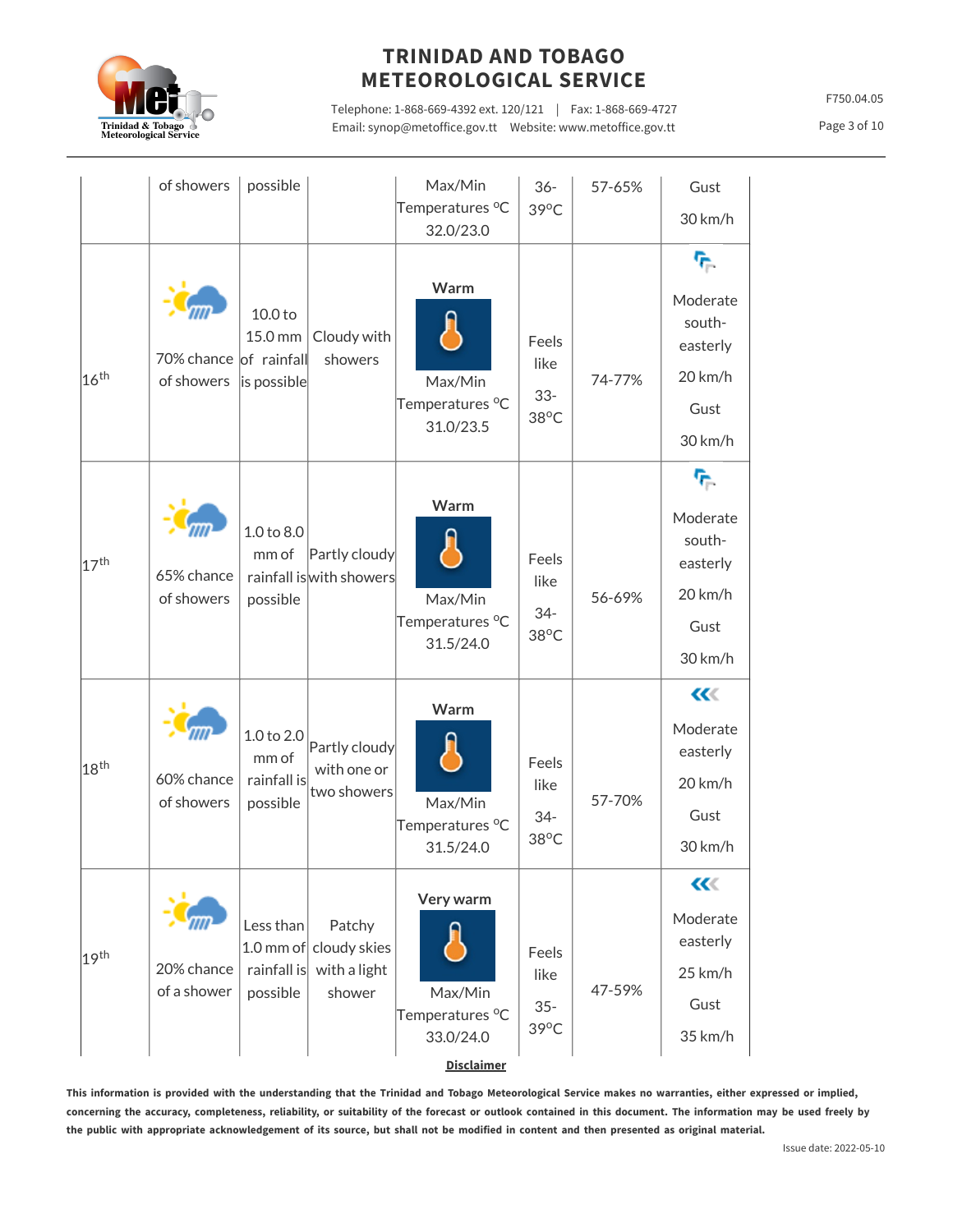

Telephone: 1-868-669-4392 ext. 120/121 | Fax: 1-868-669-4727 Email: synop@metoffice.gov.tt Website: www.metoffice.gov.tt

F750.04.05

Page 4 of 10

| 20 <sup>th</sup> | 10% chance<br>of a shower | Less than<br>rainfall is<br>possible           | Patchy<br>1.0 mm of cloudy skies<br>with a light<br>shower | Very warm<br>Max/Min<br>Temperatures °C<br>33.0/24.0 | Feels<br>like<br>$37 -$<br>$41^{\circ}$ C | 46-57% | $\alpha$<br>Moderate<br>easterly<br>20 km/h<br>Gust<br>30 km/h            |
|------------------|---------------------------|------------------------------------------------|------------------------------------------------------------|------------------------------------------------------|-------------------------------------------|--------|---------------------------------------------------------------------------|
| $21^{st}$        | 10% chance<br>of a shower | Less than<br>rainfall is<br>possible           | Patchy<br>1.0 mm of cloudy skies<br>with a light<br>shower | Very warm<br>Max/Min<br>Temperatures °C<br>33.0/24.0 | Feels<br>like<br>$36 -$<br>$40^{\circ}$ C | 48-60% | $\alpha$<br>Moderate<br>easterly<br>20 km/h<br>Gust<br>35 km/h            |
| 22 <sup>nd</sup> | 10% chance<br>of a shower | Less than<br>rainfall is<br>possible           | Patchy<br>1.0 mm of cloudy skies<br>with a light<br>shower | Very warm<br>Max/Min<br>Temperatures °C<br>33.0/24.0 | Feels<br>like<br>$35 -$<br>$39^{\circ}$ C | 46-58% | $\alpha$<br>Moderate<br>easterly<br>$20 \mathrm{km/h}$<br>Gust<br>35 km/h |
| 23 <sup>rd</sup> | 60% chance<br>of showers  | 1.0 to 2.0<br>mm of<br>rainfall is<br>possible | Partly cloudy<br>with one or<br>two showers                | Warm<br>Max/Min<br>Temperatures °C<br>32.0/24.0      | Feels<br>like<br>$37 -$<br>$40^{\circ}$ C | 50-63% | $\alpha$<br>Moderate<br>easterly<br>20 km/h<br>Gust<br>30 km/h            |
| 24 <sup>th</sup> | 60% chance                | 1.0 to 2.0<br>mm of                            | Partly cloudy<br>with one or                               | Warm<br><b>Disclaimer</b>                            | Feels                                     |        | $\alpha$<br>Moderate<br>easterly                                          |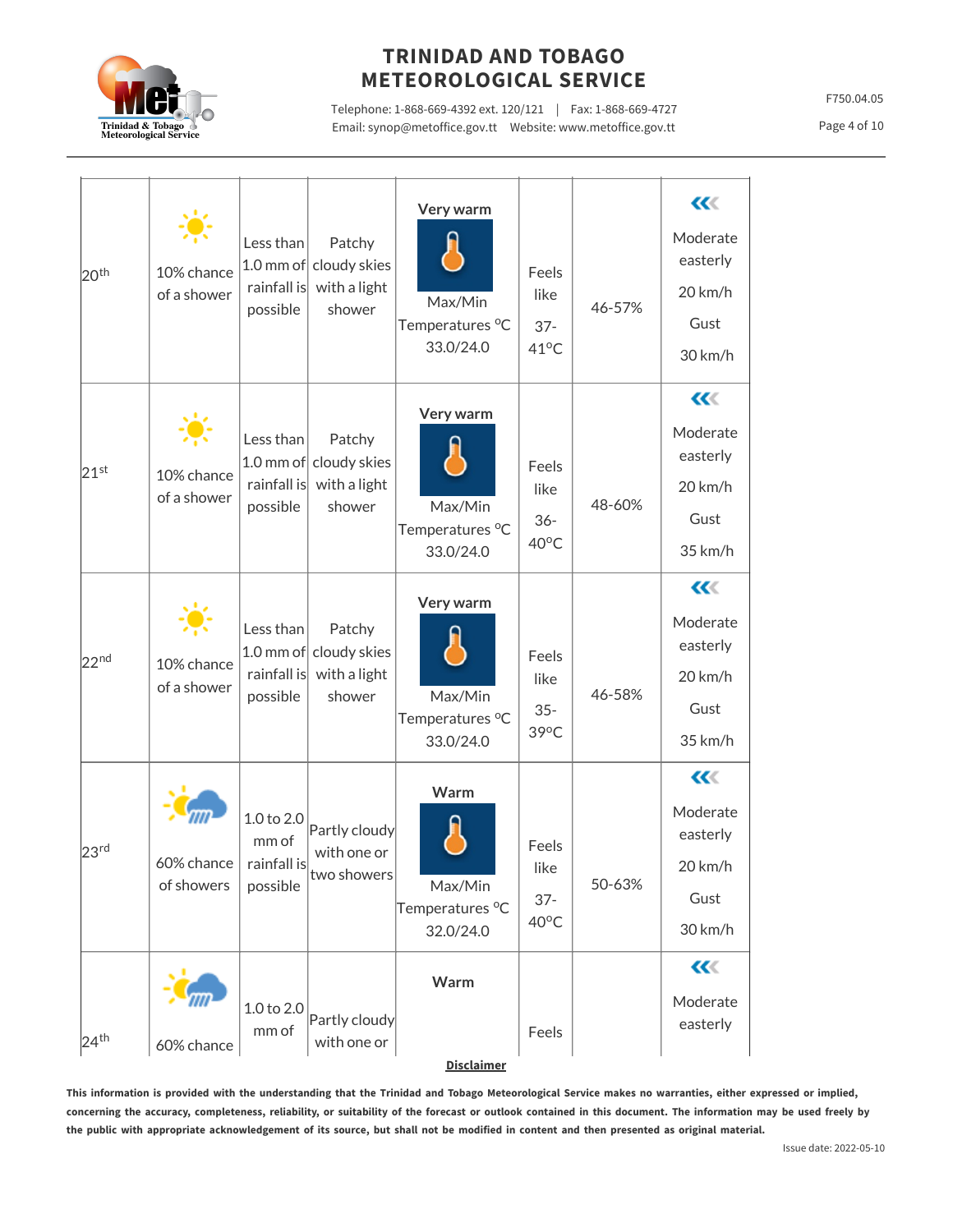

Telephone: 1-868-669-4392 ext. 120/121 | Fax: 1-868-669-4727 Email: synop@metoffice.gov.tt Website: www.metoffice.gov.tt

F750.04.05

Page 5 of 10

|                  | of showers               | possible                                       | rainfall is two showers                     | Max/Min                                                    | like<br>$37 -$<br>40°C                    | 61-70% | $20 \text{ km/h}$<br>Gust<br>30 km/h                                       |
|------------------|--------------------------|------------------------------------------------|---------------------------------------------|------------------------------------------------------------|-------------------------------------------|--------|----------------------------------------------------------------------------|
| 25 <sup>th</sup> | 60% chance<br>of showers | 1.0 to 2.0<br>mm of<br>rainfall is<br>possible | Partly cloudy<br>with one or<br>two showers | Temperatures °C<br>Max/Min<br>Temperatures °C<br>32.0/24.0 | Feels<br>like<br>$37 -$<br>$40^{\circ}$ C | 61-70% | $\alpha$<br>Moderate<br>easterly<br>$20 \, \text{km/h}$<br>Gust<br>30 km/h |

**Trinidad Rainfall Forecast for the 15-Day period of May (11 –25 ) 2022. th th**

**Disclaimer**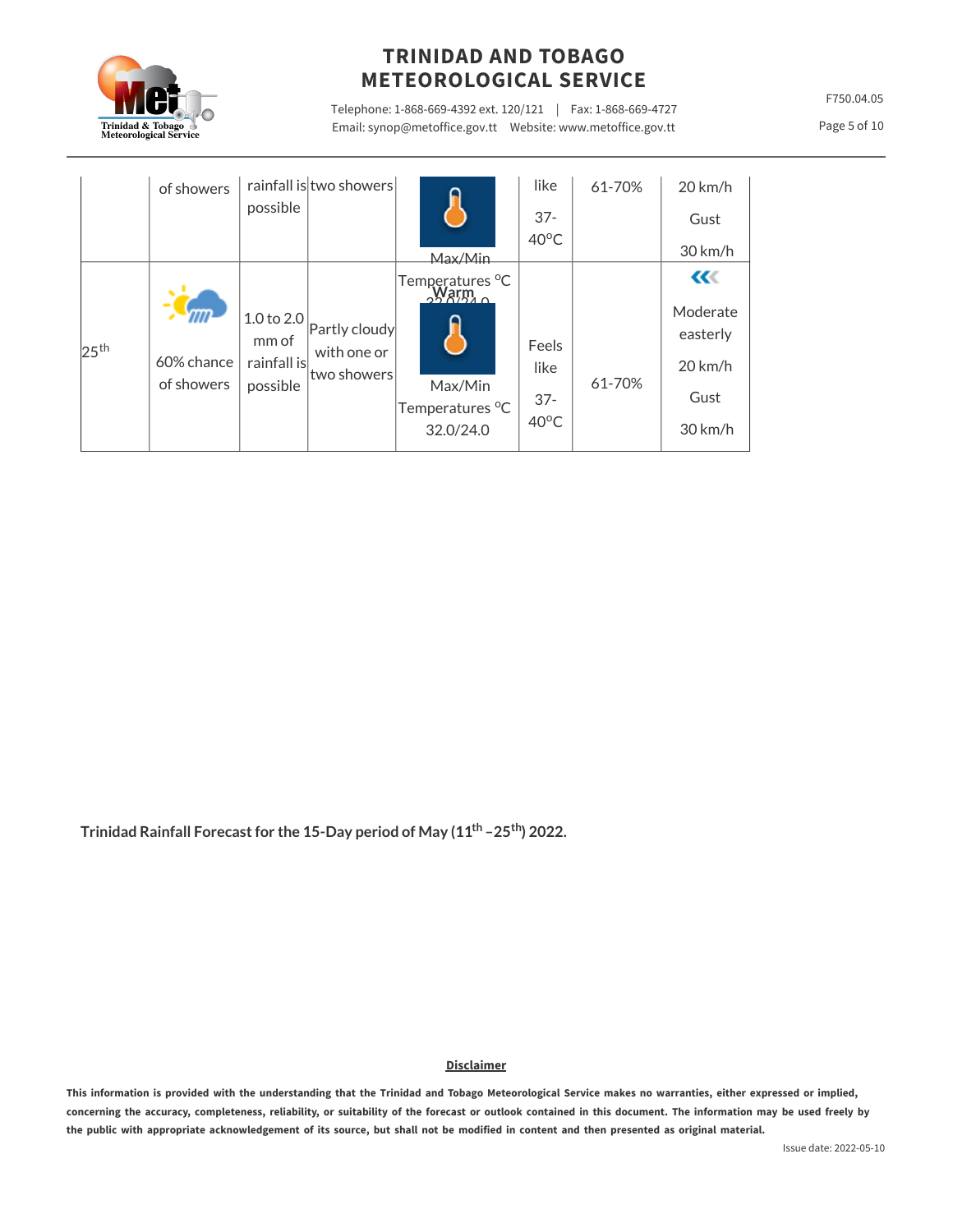

Telephone: 1-868-669-4392 ext. 120/121 | Fax: 1-868-669-4727 Email: synop@metoffice.gov.tt Website: www.metoffice.gov.tt

F750.04.05

Page 6 of 10



Figure 1. Rainfall map of Trinidad showing expected mean rainfall totals for districts across Trinidad during the 15-day **period (11 -25 ) May 2022 and percentage probability of occurrence. th th**

#### **Eastern, and North-Eastern areas**

Moderate chance (60%) of mean daily rainfall up to 2.5 mm.

#### **South-Eastern areas**

Moderate chance (68%) of mean daily rainfall up to 3.0 mm.

#### **Southern areas**

Moderate chance (68%) of mean daily rainfall up to 2.2 mm.

#### **South-Western areas**

Moderate chance (60%) of mean daily rainfall up to 2.0 mm.

#### **Central, West-Central, and inland areas**

Moderate chance (60%) of mean daily rainfall up to 2.0 mm.

#### **Northern, North-Western areas**

Moderate chance (60%) of mean daily rainfall up to 2.0 mm.

**Tobago Rainfall Forecast for the 15-Day period of May (11 –25 ) 2022 th th**

#### **Disclaimer**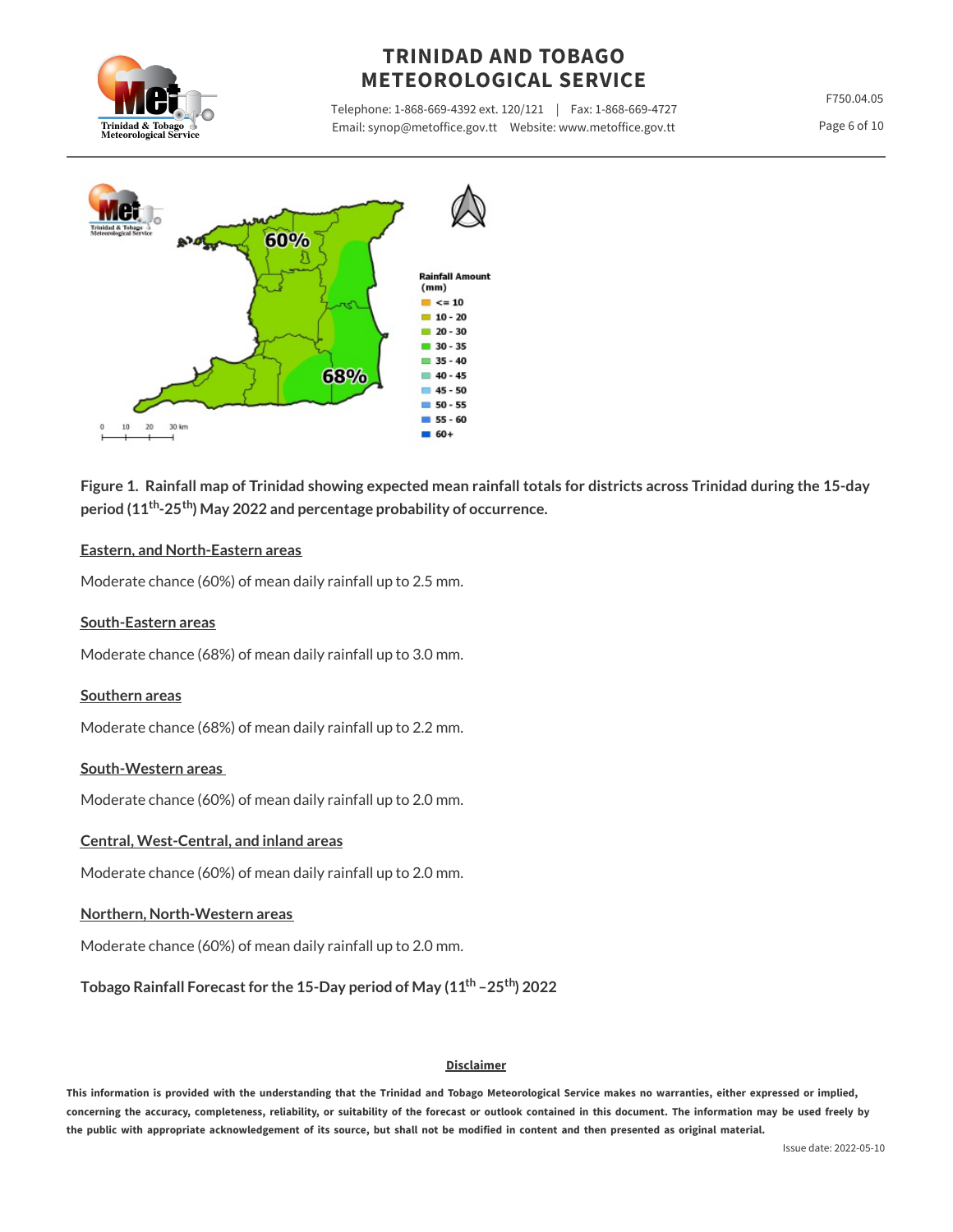

Telephone: 1-868-669-4392 ext. 120/121 | Fax: 1-868-669-4727 Email: synop@metoffice.gov.tt Website: www.metoffice.gov.tt

F750.04.05

Page 7 of 10



Figure 2. Rainfall map of Tobago showing expected mean rainfall totals for districts across Tobago during the 15-day **period (11 -25 ) May 2022 and percentage probability of occurrence. th th**

### **North-Eastern areas**

Moderate chance (65%) of mean daily rainfall up to 1.5 mm.

#### **South-Western areas**

Moderate chance (65%) of mean daily rainfall up to 1.5 mm.

### **Sun and Moon Positions in the Sky May (11 -25 ) 2022. th th**

The sun is presently at 17.5 degrees North latitude and with this position, the day-length or number of sunlight hours in Trinidad and Tobago from May 11 <sup>th</sup> will be 12 hours and 35 minutes, increasing slowly to 12 hours and 40 minutes by 25<sup>th</sup> May 2022. According to the moon's phases the 12<sup>th</sup>- 15<sup>th</sup>, 22<sup>nd</sup> (Third Quarter Phase) and 23<sup>rd</sup> of May are good days for planting aboveground crops while the  $18^{\rm th}$ -19<sup>th</sup> are good days for planting belowground crops. However, the  $11^{\rm th}$ , 16<sup>th</sup> (Full Moon Phase), 17<sup>th</sup>, 20<sup>th</sup>, 21<sup>st</sup>, 24<sup>th</sup> and 25<sup>th</sup> of May 2022, are poor planting days. These days should be used for removing weeds, clearing land and ploughing fields.

### **Highlighted Possible Impacts on Agriculture:**

During this second 15-day forecast period of (11<sup>th</sup> to 25<sup>th</sup>) May 2022, expect slightly wetter conditions to occur as compared to the first 15-day (1st to 15<sup>th</sup>) May forecast period. Partly cloudy to cloudy periods with few showers will interrupt sunny and hazy days. Wetter conditions are most likely in the northeastern, eastern, and southeastern parts of Trinidad only.

There is a high probability (70%) chance for crop irrigation measures to take place during the forecast period due to **Disclaimer**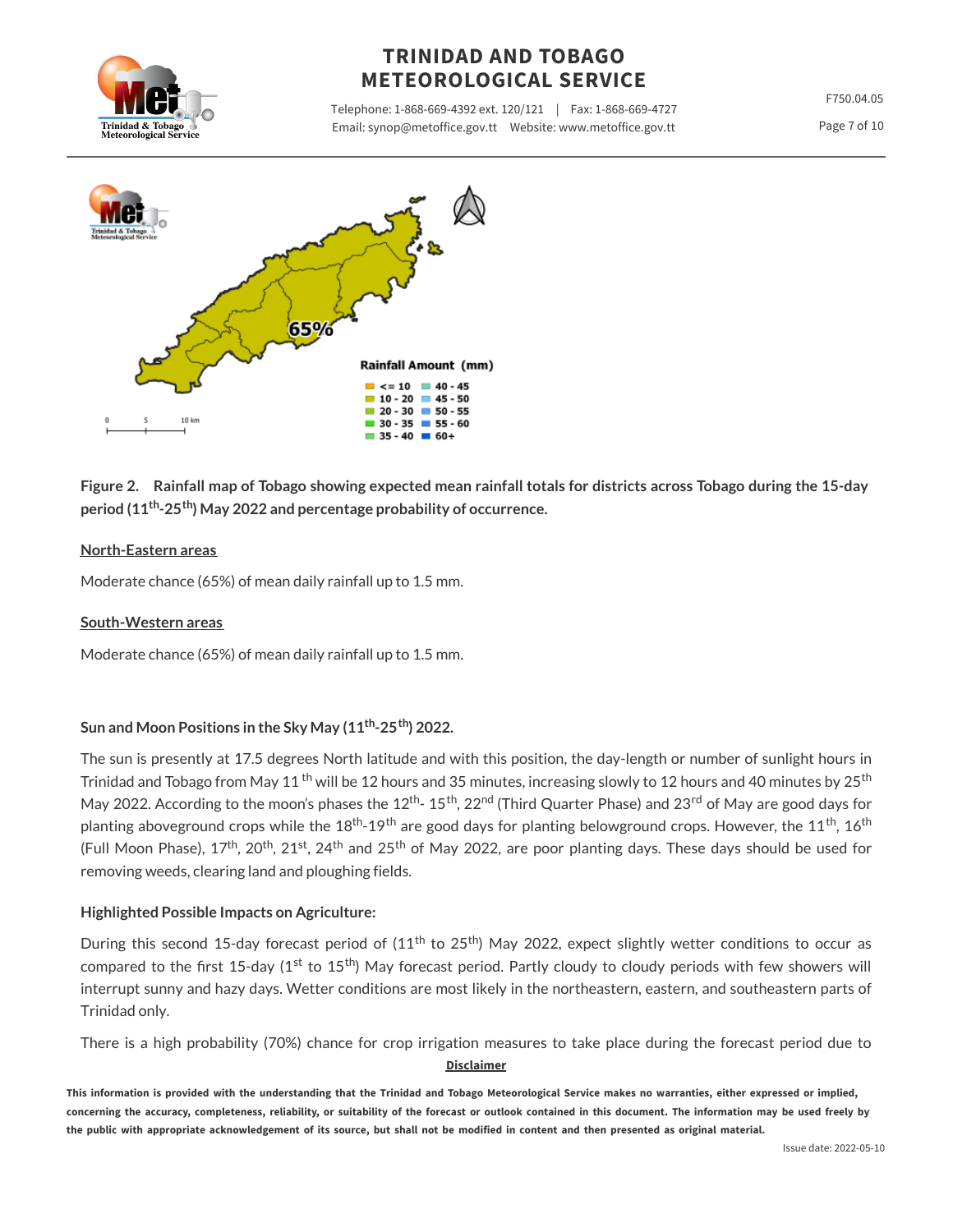

Telephone: 1-868-669-4392 ext. 120/121 | Fax: 1-868-669-4727 Email: synop@metoffice.gov.tt Website: www.metoffice.gov.tt

F750.04.05 Page 8 of 10

expected low rainfall amounts on certain days. However, livestock should be provided with fresh cool water during this forecast period to rehydrate particularly on dry days. There is a high probability (80%) chance of heat stress in young livestock, newly germinated and transplanted seedlings onto fields. There is also a moderate probability (68%) chance for fungi spread, insect pests and warm weather diseases to develop in crop beds. River levels will remain generally at low levels during this forecast period but will become moderate at times during the 15<sup>th</sup> -17<sup>th</sup> of May 2022.

#### **Weather Assessment for the period May (1 –9 ) 2022 st th**

Warm, dry, hazy and at times windy conditions occurred across Trinidad and Tobago during the dekad (1<sup>st</sup>-9<sup>th</sup>) of May 2022. This resulted in scanty rainfall amounts, low river levels and low moisture content in soils. Crop growth and development in general on agricultural lands and vegetation growth in pastures have been significantly reduced. The rainfall totals maps for the period, 1<sup>st</sup> to 9<sup>th</sup> of May for Trinidad and Tobago are located below as figure 1 and figure 2.



Figure 1. Rainfall map of Trinidad showing measured rainfall totals for varying districts during period 1<sup>st</sup> to 9<sup>th</sup> May **2022.**

#### **Disclaimer**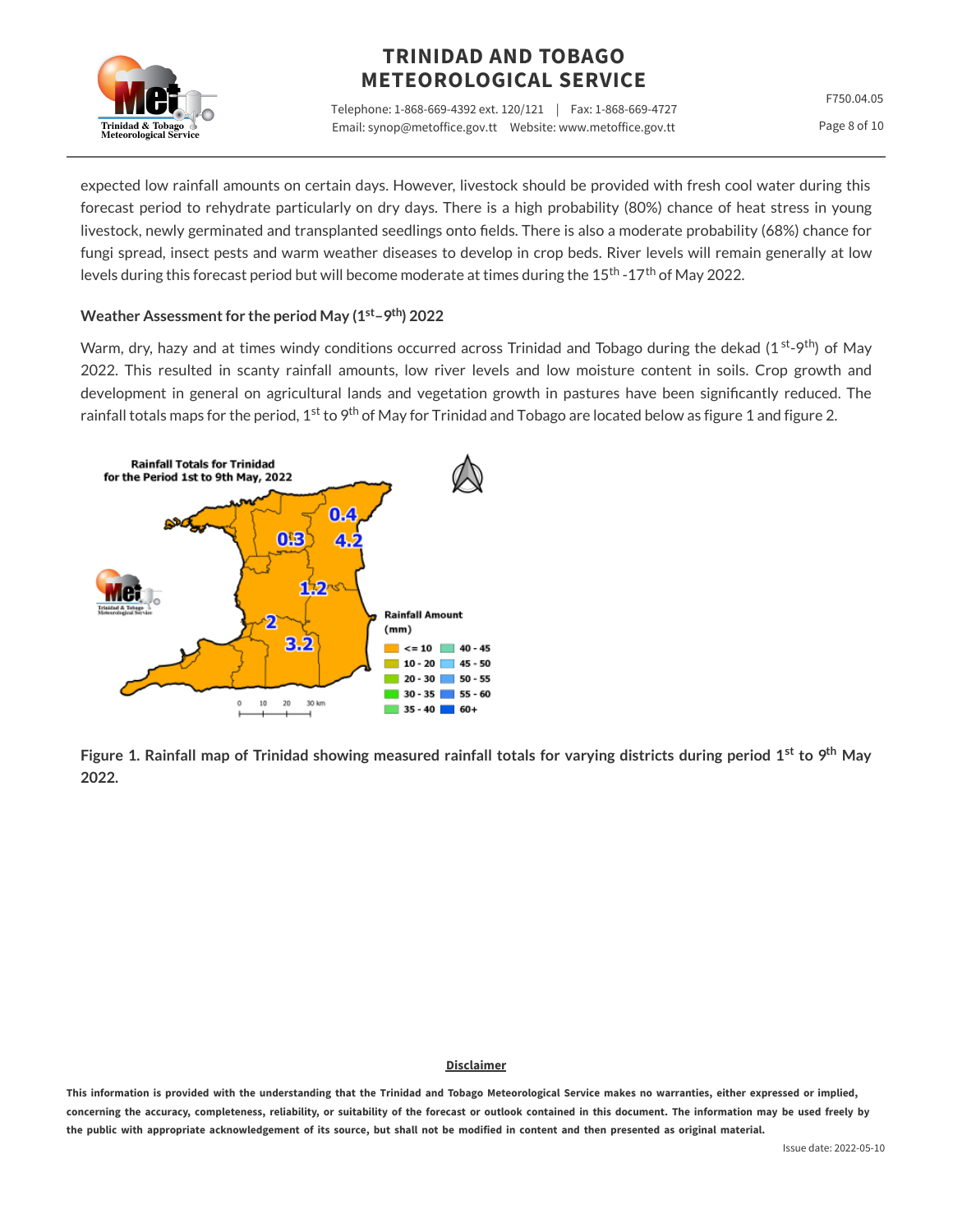

Telephone: 1-868-669-4392 ext. 120/121 | Fax: 1-868-669-4727 Email: synop@metoffice.gov.tt Website: www.metoffice.gov.tt

F750.04.05





Figure 2. Rainfall map of Tobago showing measured rainfall totals for varying districts during period 1<sup>st</sup> to 9<sup>th</sup> May **2022.**

### **Temperatures:**

Temperatures were cool to warm during the period 1st to 9<sup>th</sup> May, as the minimum nighttime temperature fell to 22.6 °C and the maximum daytime temperature rose to  $33.1$  °C, in Trinidad.

Similarly, Tobago temperatures were cool to warm during the period 1<sup>st</sup> to 9<sup>th</sup> May, with minimum nighttime temperature fell to 24.5  $\degree$ C and maximum daytime temperature rose to 32.0  $\degree$ C.

### **Summary**

### **Summary of Expected Weather:**

### **Moderate to Low rainfall amounts are expected on seven of the fifteen days.**

One wet day with rainfall amounts ranging between 10.0 mm and 15.0 mm is expected on the  $16^{\rm th}$  of May while, six relatively wet days with rainfall amounts ranging between 1.0 mm and 8.0 mm are expected on the 15<sup>th</sup>, 17<sup>th</sup>, 18<sup>th</sup> and the 23<sup>rd</sup>-25<sup>th</sup> of May 2022. However, eight relatively dry days with rainfall amounts less than 1.0 mm are expected on the 11<sup>th</sup> -14<sup>th</sup> and the 19<sup>th</sup>-22<sup>nd</sup> of May 2022.

#### **Trinidad:**

Partly cloudy to cloudy periods are expected on the 15<sup>th</sup>-18<sup>th</sup> and the 23<sup>rd</sup>-25<sup>th</sup> of May 2022, which is likely to bring light/moderate and occasionally heavy rainfall particularly on the  $16^{\rm th}$  of May in farmlands across northeastern, eastern and southeastern parts of Trinidad. The daily rainfall totals are forecast to range between 1.0 mm to 15.0 mm across different farmlands, with fifteen-day rainfall totals ranging between 20.0 mm and 30.0 mm. The moderate rains are expected mostly over farmlands in the northeastern areas of Sangre Grande, Fishing Pond; eastern areas of Plum Mitan,

#### **Disclaimer**